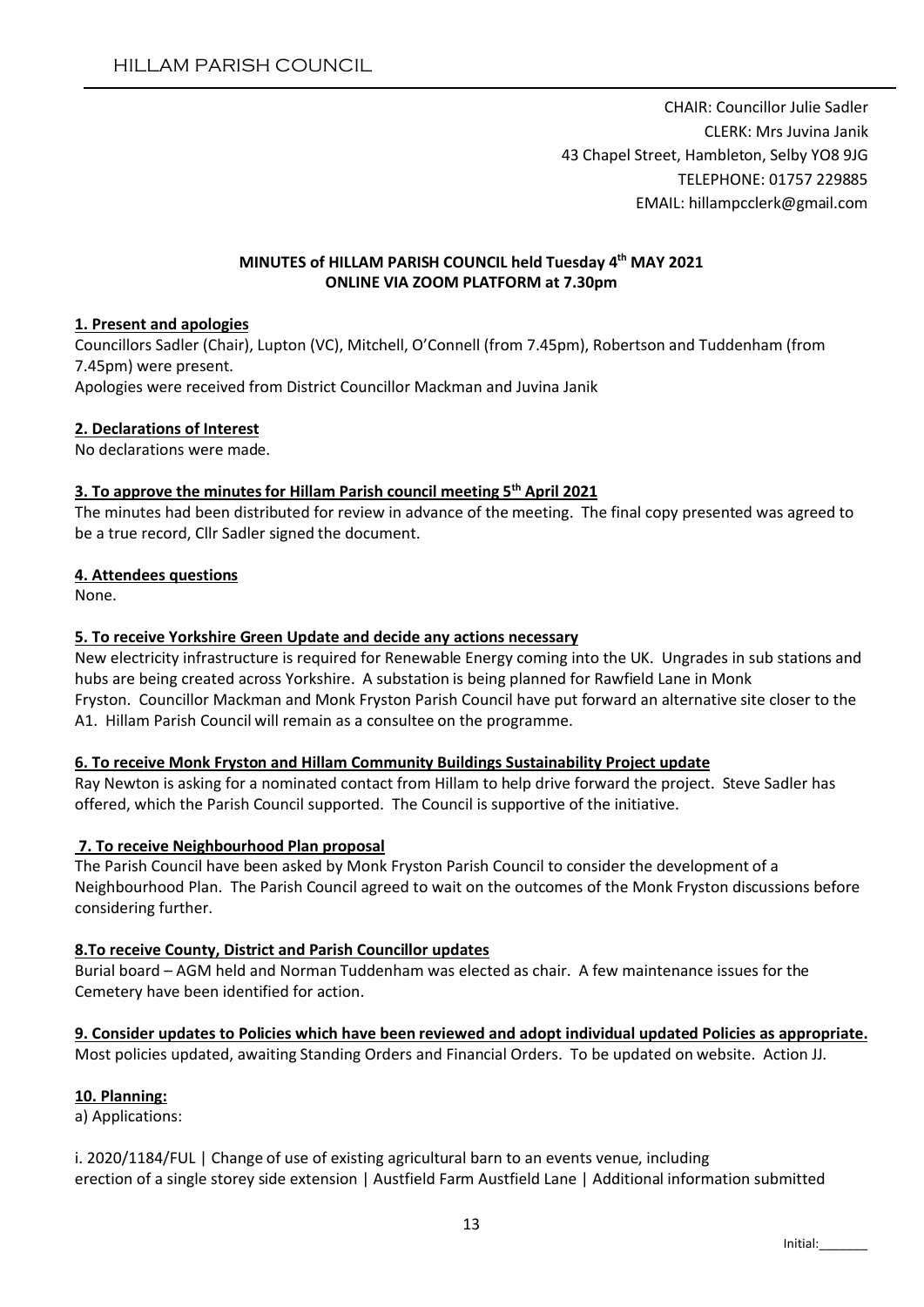The noise report is OK. The Parish Council would like it noted to SDC that the land at the bottom of the bridle path has been improved, the land belongs to Hillam Parish Council.

ii. 2019/0547/EIA | Proposed construction of a motorway service area | Land At Lumby South Milford Leeds West Yorkshire LS25 5LE

The Parish Council's original comments about light and noise pollution still stand.

iii. 2021/0456/HPA | Single storey front/porch extension, single storey extensions to rear and side of dwelling | 25 Hillside Close - No Observations

iv. Traveller's Site – Hillam Lane

JJ to ask for a response from SDC about whether the legal team are aware of the confidential information disclosed before the meeting and whether that will be revealed before or at the court case in June. "Harms" were a feature of the discussion – the Parish Council would like it noted that a true ecological assessment of harms will not be possible given that the site has already been occupied. Clerk to ask SDC for a response.

b) Ongoing application updates - None

c) Notices of Decision i. 2020/1141/OUT - Land South Of Brooklands, Betteras Hill Road, Hillam | Granted ii. 2020/1142/OUT - Brooklands, Betteras Hill Road | Granted

# 11. To discuss compassionate leave for clerk.

The clerk is taking compassionate leave due to significant caring responsibilities. The clerk will continue to organise meetings and Parish Council members have picked up most of the wider responsibilities. Actions from meetings will be minimised as much as possible. The situation will be reviewed after 2 months (end of June 2021, with an update from the clerk at that point). NT to ask if the Burial Board clerk will take minutes.

# 12. Village Maintenance:

a) Quote for electricity contract with NYCC has been requested – current NPower/Eon contract ends June 2021

b) Other village maintenance matters:

- i. Tom Judge to do a litter pick in the village as part of Duke of Edinburgh Scheme. Parish Councillors to help – Councillor Robertson to confirm date
- ii. Potholes reported on Betteras Hill Road near Brooklands. Councillor Robertson to contact NYCC to address.
- iii. Street sign on Bedfords Fold being renewed. Prospect Close & Lilac Oval needs replacing also. Councillor O'Connell to confirm which signs needs updating & Councillor Lupton to liaise with NYCC.
- iv. Footpath signs will be delivered mid-May 2021.

## 13. Finance

a) To receive financial summary for April and approve the reconciliations. Resolved: The reconciliation was approved and signed by the Chair.